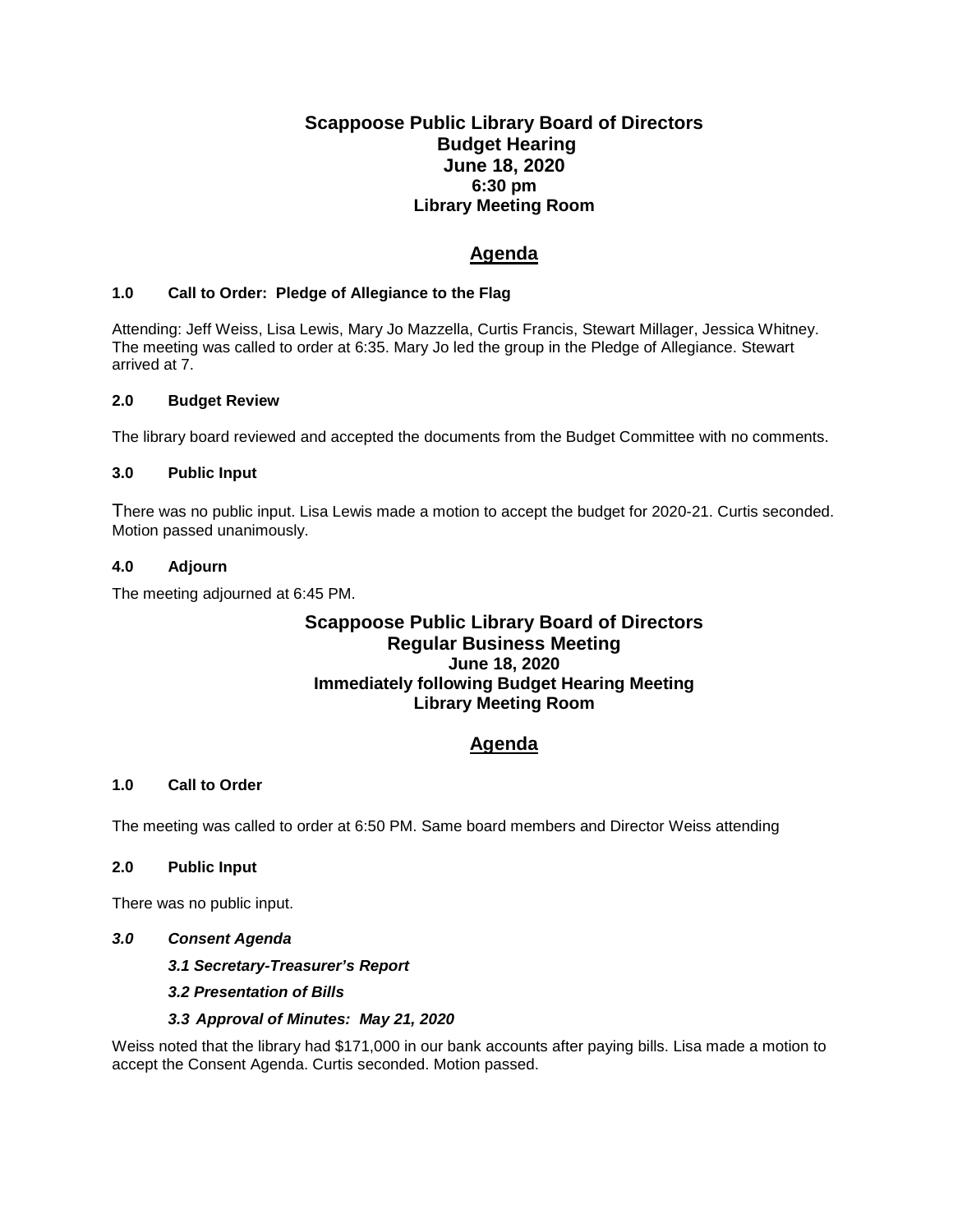## *4.0 Old Business*

## **4.1 Reopening of Library. Meeting Room Access. Library Hours.**

Director Weiss made comments on the reopening of the library. This was the second day that the library had been open. Attendance is low. 32 patrons entered the first day, 25 the second. The board reviewed the opening procedures (attached). The board discussed scenarios where the library might close again and Coronavirus hotspots in Oregon. Closing again if there is a large spike in Columbia County was discussed.

## **4.2 Summer Reading "Imagine Your Story".**

Procedures were discussed for the Summer Reading program this year. It will be primarily online with activity bags for children to pick up. We will have some online events and will have online story times on Wednesday.

### **4.3 Reimbursement for COVID-19 Supplies.**

The library had been approved for Covid reimbursement for supplies purchased for reopening as well as EFMLA costs. There will be multiple rounds of reimbursement during the crisis.

### **5.0 New Business**

### **5.1 Librarian's Report**

Attached. The board discussed when the meeting room would be allowed to be used by the public. The board decided that the meeting room should not be used by the general public until the state entered phase III of reopening. Director Weiss wondered about letting government agencies use it for meetings. The board agreed to let the room be used for small government meetings (less than 10 people) for a fee of \$10 and if the agency signs a waiver of liability for the library.

### **5.2 Adopt Budget Resolution 68-20 for the 2020-21 Budget and Permanent Tax Rate.**

Stewart made a motion to accept the resolution 68-20 Adopting the Budget for Scappoose Public Library for the year 2020-21. Jessica seconded. Motion passed.

Stewart made a motion to accept the resolution 68-20 Making Appropriations for Scappoose Public Library for the year 2020-21. Jessica seconded. Motion passed.

Stewart made a motion to accept the resolution 68-20 Imposing the Tax for Scappoose Public Library at the fixed rate of .2536/\$1000 for the year 2020-21. Jessica seconded. Motion passed.

Stewart made a motion to accept the resolution 68-20 Categorizing the Tax for Scappoose Public Library for the year 2020-21. Jessica seconded. Motion passed.

# **5.3 Review Bids for Replacing HVAC System**

Bids for replacing the 2 oldest HVAC systems were reviewed by the board. Three contractors, Entek, Renaud Electric, and Western Heating submitted bids that conformed and were approved for the \$1000 per ton rebate from the Columbia River PUD. Renaud Electric bid a 16 SEER Trane system for a total cost of \$30,382. Entek bid a 16 SEER Carrier system for \$29,595. Western bid a 20 SEER American Standard system for \$39,989 (bids attached). After discussion, the board decided to accept the bid from Entek at \$29,595 as it was the lowest bid and had the most detail as to what the price covered. Stewart made a motion to accept the bid from Entek. Lisa seconded. Motion passed.

### **5.4 Movies in the Park 2020**

Costs rose precipitously for having Drive-In Movies at the fairgrounds, so Director Weiss recommended that we cancel that and go back to having Movies in the Park. Having drive-in movies would cost a minimum of \$10,000 with no way for the library to recoup the bulk of that cost. The city has offered to underwrite film rental costs for Movies in the Park, so cost to the library would just for promotions. If the library has a profit from sponsorships, we would donate that to the Dolly Parton Imagination Library Columbia County. The library has to cap attendance at 100, so we will need more people and fencing for